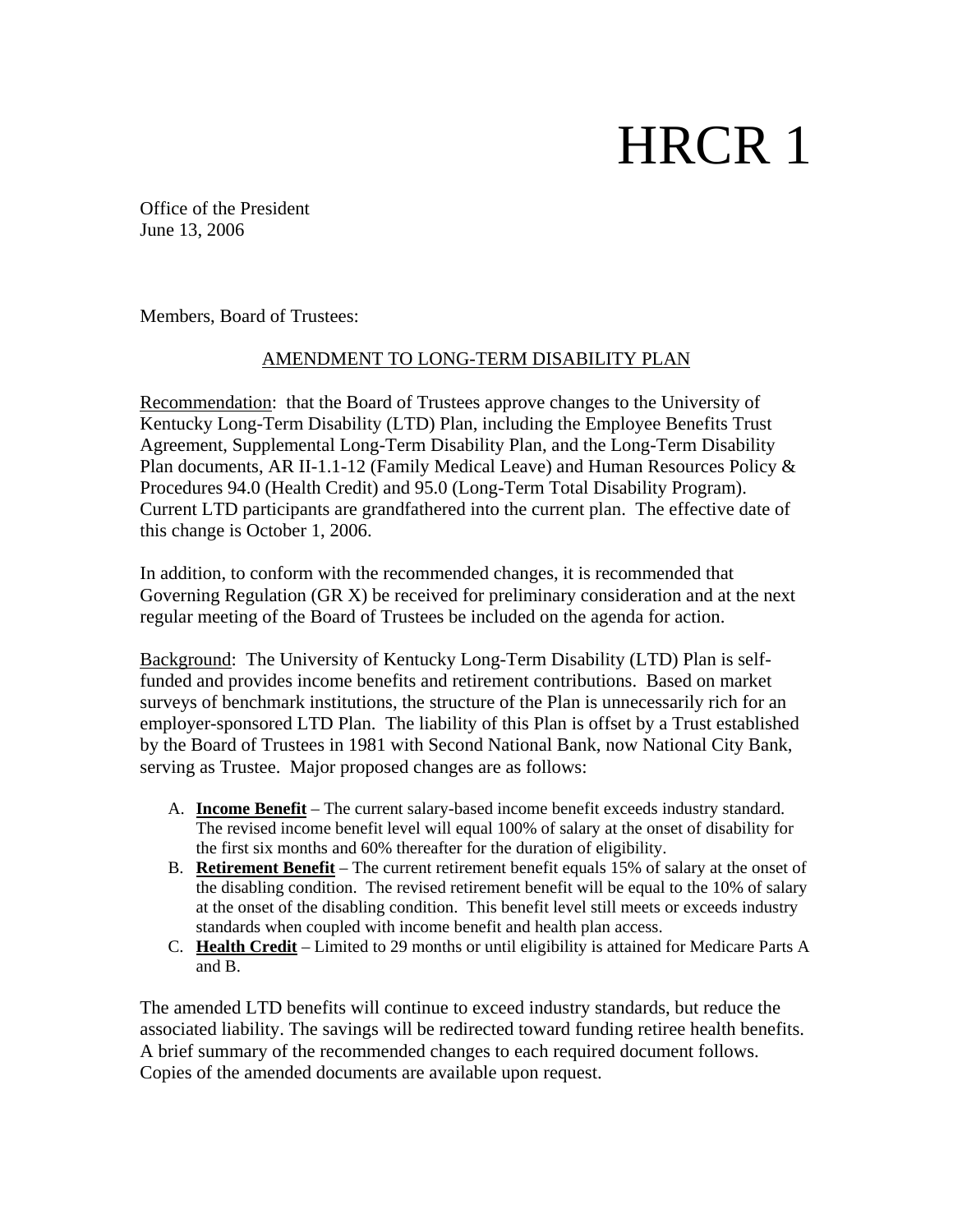## **University of Kentucky Long-Term Disability Employee Benefits Trust Agreement**

Major changes include:

- 1. Updates the name of the Trustee from Second National Bank and Trust Company to National City Bank
- 2. Grants the President the authority to amend the Trust
- 3. Grants the Board of Trustees authority to terminate the Trust

## **Amended and Restated University of Kentucky Supplemental Long-Term Disability Plan, renamed, University of Kentucky Initial Salary Continuation Long-Term Disability Plan (University Funded) or "Salary Continuation Plan"**

Major changes include:

- 1. Amend the name of the Plan
- 2. Amend definition of Total Disability
- 3. Define Long-Term Disability Status
- 4. Modify benefit structure
- 5. Establish industry best-practice coverage limitations

## **Amended and Restated University of Kentucky Long-Term Disability Plan**

Major changes include:

- 1. Amend the name of the Plan
- 2. Amend definition of Total Disability
- 3. Define Long-Term Disability Status
- 4. Modify Benefit Structure
- 5. Establish industry best-practice coverage limitations

## **Administrative Regulations: ARII-1.1-12 Family and Medical Leave**

Section III.K

Delete "During any period of paid leave approved under this Policy or during a period of six (6) months or less of unpaid leave approved under this policy, the University shall continue to cover the cost of the employee's enrollment in the long-term disability plan".

#### **Human Resources Policy and Procedure 94.0: Health Care Plan Credit**

Limit the health care credit for long-term disability participants to 29 months or until eligible for Medicare Parts A and B.

## **Human Resources Policy and Procedure 95.0: Long-Term Total Disability Program**

The document is amended to conform to amended Long-Term Disability Plan.